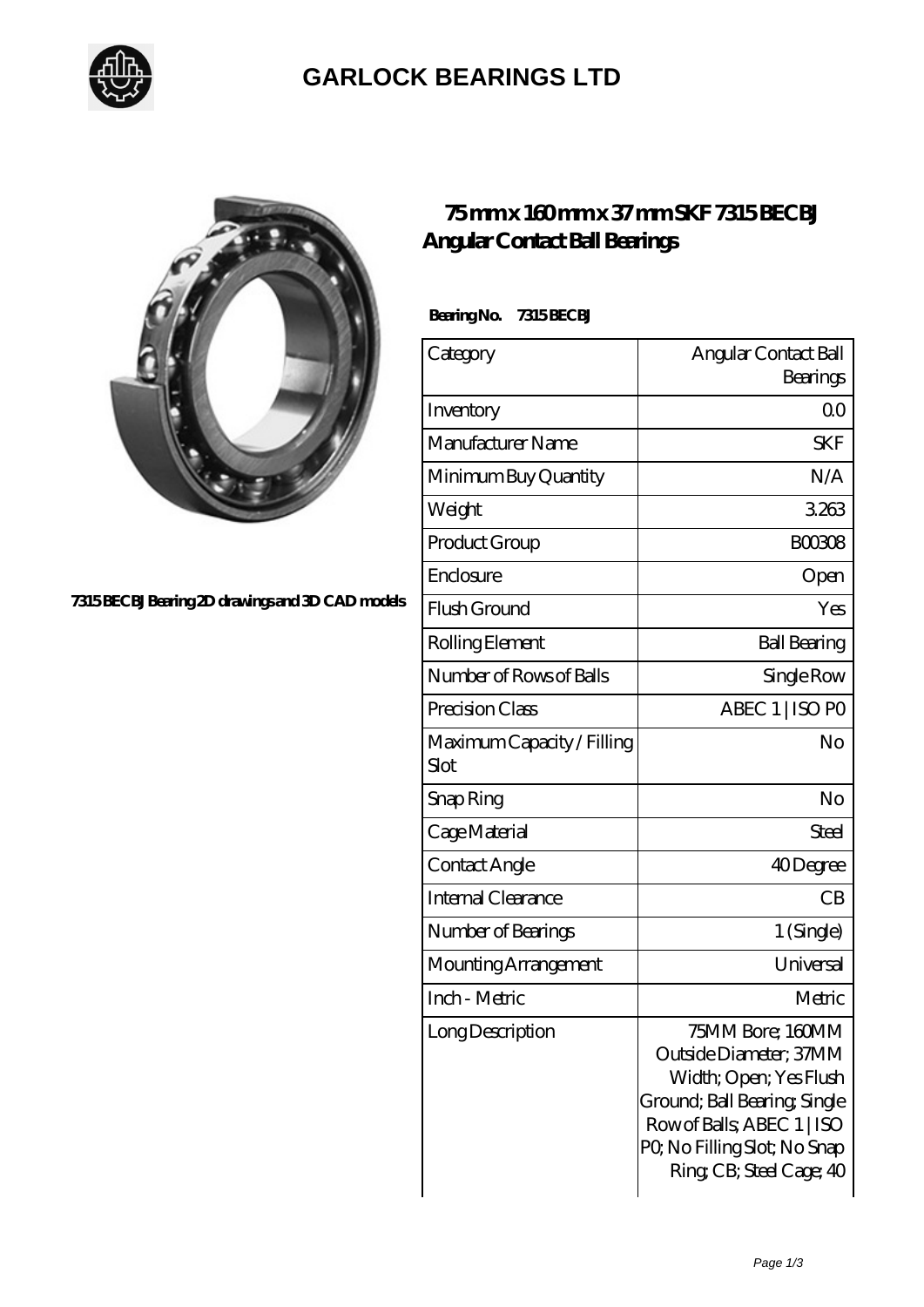

## **[GARLOCK BEARINGS LTD](https://letterstopriests.com)**

|                                  | Degree; 1 (Single); Univers        |
|----------------------------------|------------------------------------|
| <b>Other Features</b>            | Normal Axial Internal<br>Clearance |
| Category                         | Angular Contact Ball<br>Bearing    |
| <b>UNSPSC</b>                    | 31171531                           |
| Harmonized Tariff Code           | 8482105028                         |
| Noun                             | Bearing                            |
| Keyword String                   | Angular Contact                    |
| Manufacturer URL                 | http://www.skf.com                 |
| D                                | 6.299 Inch   160 Millimeter        |
| B                                | 1.457 Inch   37 Millimeter         |
| $\rm d$                          | 2953Inch   75 Millimeter           |
| bore diameter:                   | $75$ mm                            |
| maximum temperature:             | $257^\circ$<br>F                   |
| outside diameter:                | 160mm                              |
| cage material:                   | <b>Steel</b>                       |
| overall width:                   | 37 <sub>mm</sub>                   |
| maximum rpm:                     | 5300rpm                            |
| contact angle:                   | $40^{\circ}$                       |
| finish/coating                   | Uncoated                           |
| rowtype & fill slot:             | Single-RowNon-Fill Slot            |
| fillet radius                    | $21$ mm                            |
| bore type:                       | Round                              |
| series                           | 7300                               |
| closure type:                    | Open                               |
| weight:                          | $7.05$ lbs                         |
| bearing material:                | Steel                              |
| manufacturer product page:       | Click here                         |
| radial dynamic load<br>capacity: | 132kN                              |
| manufacturer upc number:         | 7316571026770                      |
| radial static load capacity:     | 104 kN                             |
|                                  |                                    |